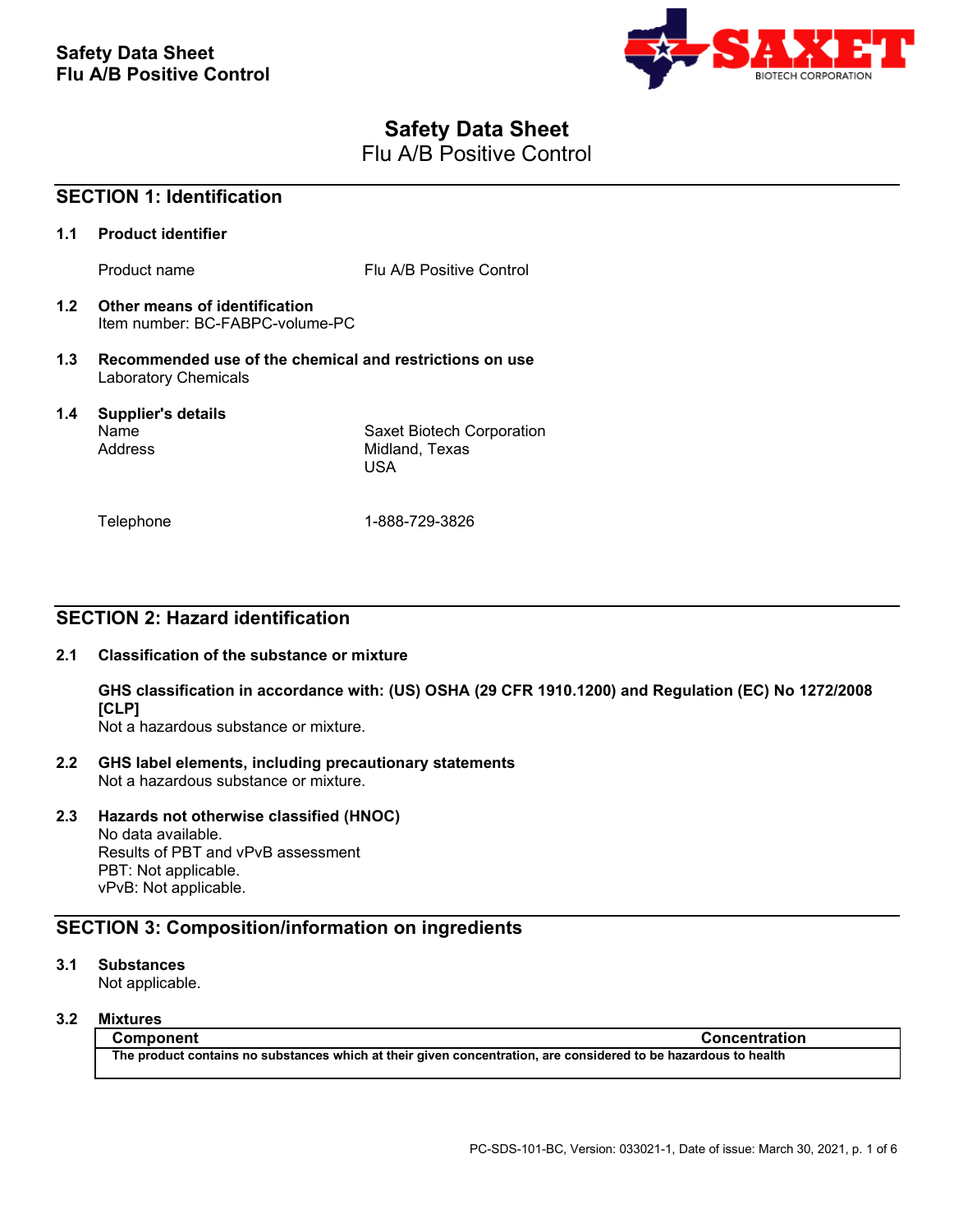

## **SECTION 4: First-aid measures**

#### **4.1 Description of necessary first-aid measures**

| If inhaled              | Remove to fresh air and promote deep breathing. Get medical attention if<br>effects persist.                                                                                                                                                                                      |
|-------------------------|-----------------------------------------------------------------------------------------------------------------------------------------------------------------------------------------------------------------------------------------------------------------------------------|
| In case of skin contact | Wash with plenty of soap and water. Get medical attention if irritation<br>develops or persists.                                                                                                                                                                                  |
| In case of eye contact  | Rinse cautiously with water for several minutes. Remove contact lenses, if<br>present and easy to do. Continue rinsing. If irritation persists, get medical<br>attention                                                                                                          |
| If swallowed            | Call a poison center or doctor if you feel unwell. If vomiting occurs naturally,<br>have victim lean forward to reduce the risk of aspiration. Do NOT induce<br>vomiting unless directed to do so by medical personnel. Never give anything<br>by mouth to an unconscious person. |

### **4.2 Most important symptoms/effects, acute and delayed** The most important known symptoms and effects are described in the labelling (see section 2) and/or in section 11.

**4.3 Indication of immediate medical attention and special treatment needed, if necessary** Treat symptomatically and supportively.

## **SECTION 5: Fire-fighting measures**

### **5.1 Suitable extinguishing media** Use water spray, alcohol-resistant foam, dry chemical or carbon dioxide.

**5.2 Specific hazards arising from the chemical** No data available.

### **5.3 Special protective actions for fire-fighters** Wear self-contained breathing apparatus for firefighting if necessary.

**Further information** No data available.

## **SECTION 6: Accidental release measures**

- **6.1 Personal precautions, protective equipment and emergency procedures** Wear personal protection recommended in Section 8. Avoid breathing vapours, mist or gas. Ensure adequate ventilation.
- **6.2 Environmental precautions** Avoid release to the environment. Do not allow to enter sewers/ surface or ground water.
- **6.3 Methods and materials for containment and cleaning up** Soak up with inert absorbent material. Pick up and keep in suitable, closed containers for disposal.

### **Reference to other sections**

For disposal see section 13.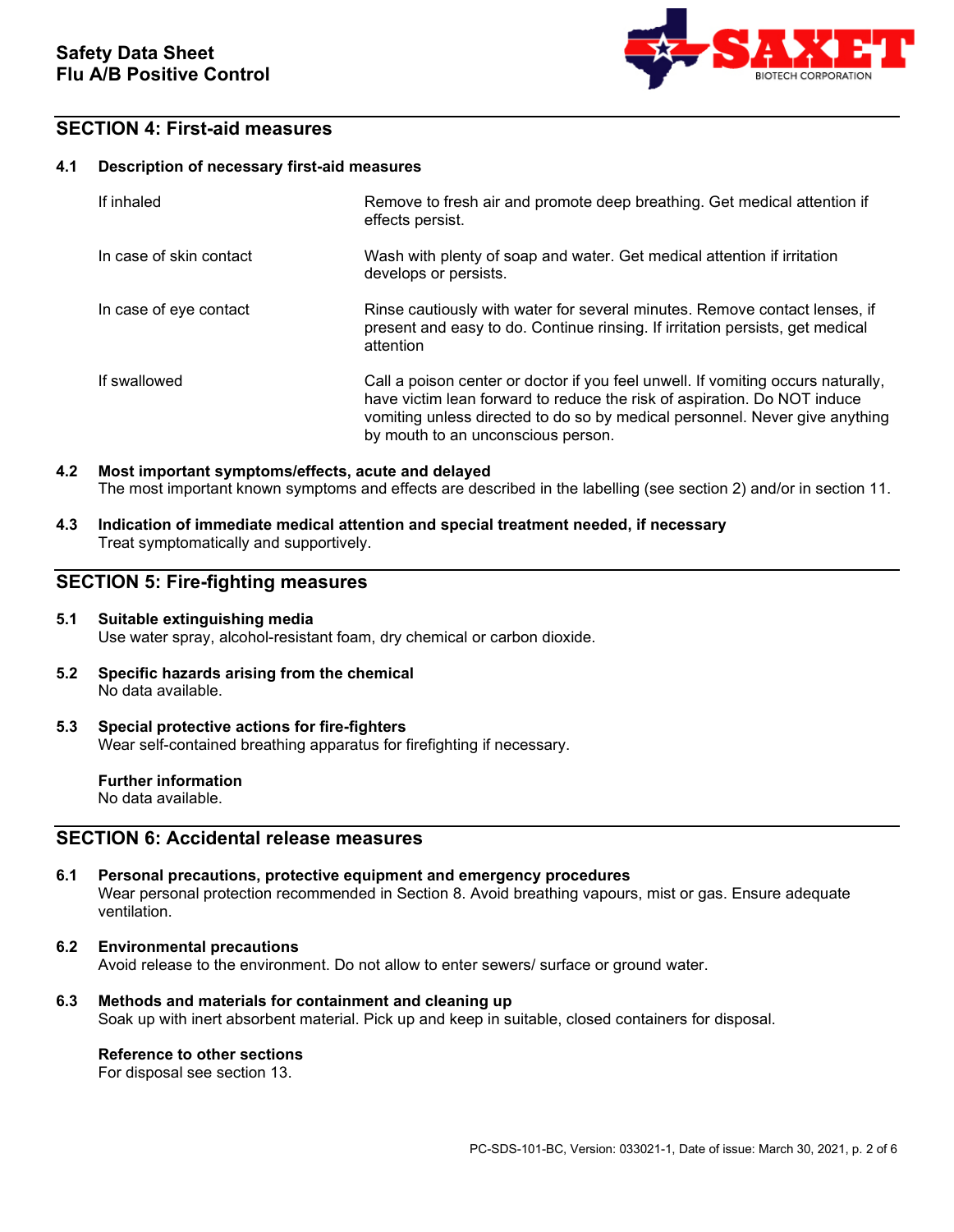

## **SECTION 7: Handling and storage**

### **7.1 Precautions for safe handling**

Handle in accordance with good industrial hygiene and safety practices. Wash hands with soap and water after handling.

### **7.2 Conditions for safe storage, including any incompatibilities**

Keep container tightly closed in a dry, cool and well-ventilated place. Containers which are opened must be carefully resealed and kept upright to prevent leakage.

### **Specific end use(s)**

Apart from the uses mentioned in section 1 no other specific uses are stipulated.

## **SECTION 8: Exposure controls/personal protection**

#### **8.1 Control parameters**

No applicable occupational exposure limits

#### **8.2 Appropriate engineering controls**

Use ventilation adequate to keep exposures (airborne levels of dust, fume, vapor, gas, etc.) below recommended exposure limits.

#### **8.3 Individual protection measures, such as personal protective equipment (PPE)**



**Eye/face protection** Safety glasses are recommended.

#### **Skin protection**

Wear protective gloves, such as nitrile gloves.

#### **Body protection**

The type of protective equipment must be selected according to the concentration and amount of the dangerous substance at the specific workplace.

#### **Respiratory protection**

Provide good ventilation. Respiratory protection is not required under normal use conditions.

**Thermal hazards** No data available.

#### **Environmental exposure controls**

No special environmental precautions required.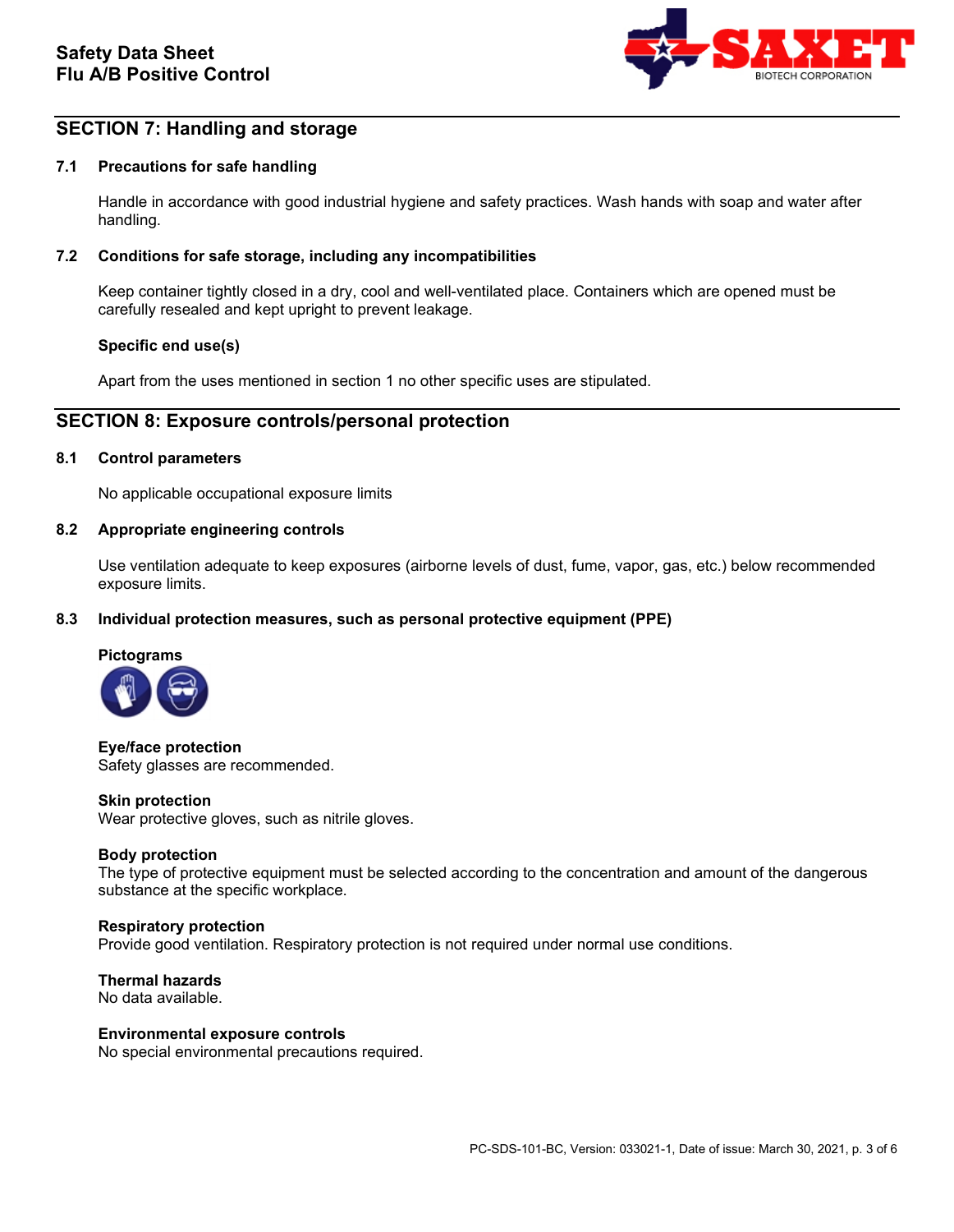

## **SECTION 9: Physical and chemical properties**

### **Information on basic physical and chemical properties**

Appearance/form (physical state, color, etc.) Colorless liquid<br>Odor Mo data availab Odor No data available Odor threshold **No data available.**<br>
DH No data available.<br>
Nixture has not be Melting point/freezing point<br>
Initial boiling point and boiling range<br>
No data available. Initial boiling point and boiling range<br>Flash point Evaporation rate<br>
Flammability (solid, gas) Not applicable. Flammability (solid, gas) Not applicable.<br>
Upper/lower flammability limits No data available. Upper/lower flammability limits and the second of the No data available.<br>
Upper/lower explosive limits and the No data available. Upper/lower explosive limits<br>Vapor pressure Vapor pressure<br>Vapor density de la communitative de la communitative de la construction de la communitative de la communitati<br>No data available. Vapor density<br>
Relative density<br>
Relative density<br>
No data available. Relative density<br>
Solubility(ies)<br>
Solubility(ies)<br>
Solubility(ies) Partition coefficient: n-octanol/water **No data available.**<br>Auto-ignition temperature **Note and Auto-ignition** Auto-ignition temperature and the Not applicable.<br>
Decomposition temperature Not applicable. Decomposition temperature Viscosity<br>
Explosive properties<br>
Explosive explosive explosive explosive explosive explosive explosive explosive explosive explosive explosive explosive explosive explosive explosive explosive explosive explosive explosive Explosive properties and the explosive properties of the explosive.<br>
Oxidizing properties and the explosive of the explosive. Oxidizing properties **Other safety information** No data available.

Mixture has not been tested<br>No data available. Not flammable.<br>No data available. Fully miscible with water.

## **SECTION 10: Stability and reactivity**

### **10.1 Reactivity**

Non-reactive under normal use conditions.

#### **10.2 Chemical stability**

Stable under normal storage conditions.

- **10.3 Possibility of hazardous reactions** No data available.
- **10.4 Conditions to avoid** No data available.
- **10.5 Incompatible materials** No dangerous reaction known under conditions of normal use.

## **10.6 Hazardous decomposition products**

No data available.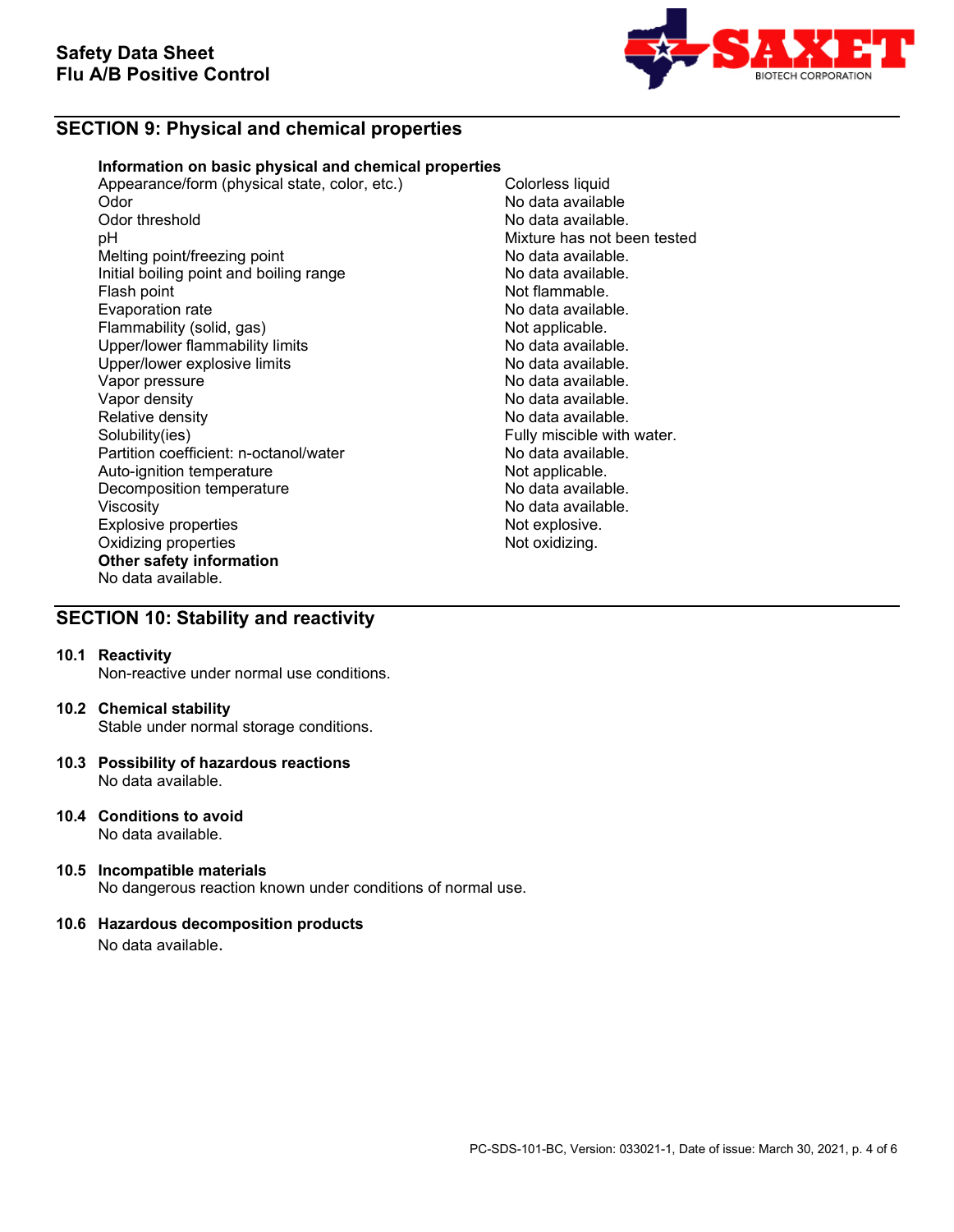

## **SECTION 11: Toxicological information**

**Information on toxicological effects:** There is no evidence available indicating acute toxicity

**Acute toxicity:** There is no evidence available indicating acute toxicity

**Skin corrosion/irritation:** Based on available data, classification data are not met.

**Serious eye damage/irritation:** Based on available data, classification data are not met.

**Respiratory or skin sensitization:** Based on available data, classification data are not met.

**Germ cell mutagenicity:** Based on available data, classification data are not met.

**Carcinogenicity:** Based on available data, classification data are not met.

IARC: No component of this product present at levels greater than or equal to 0.1% is identified as a carcinogen or potential carcinogen by IARC.

NTP: No component of this product present at levels greater than or equal to 0.1% is identified as a known or anticipated carcinogen by NTP.

OSHA: No component of this product present at levels greater than or equal to 0.1% is identified as a carcinogen or potential carcinogen by OSHA.

**Reproductive toxicity:** Based on available data, classification data are not met.

**STOT-single exposure:** Based on available data, classification data are not met.

**STOT-repeated exposure:** Based on available data, classification data are not met.

**Aspiration hazard:** Based on available data, classification data are not met.

## **SECTION 12: Ecological information**

**Toxicity:** No data available on product

**Persistence and degradability:** No data available on product

**Bioaccumulative potential:** No data available on product

**Mobility in soil:** No data available on product.

**Results of PBT and vPvB assessment:** PBT/vPvB assessment not available as chemical safety assessment not required/not conducted

**Other adverse effects:** No ecological problems are to be expected when the product is handled and used with due care and attention. Do not allow undiluted product or large quantities of it to reach ground water, water course or sewage system.

## **SECTION 13: Disposal considerations**

### **Disposal of the product**

Disposal should be in accordance with applicable Federal, State and local laws and regulations. Local regulations may be more stringent than State or Federal requirements.

**Disposal of contaminated packaging:** Dispose of as unused product.